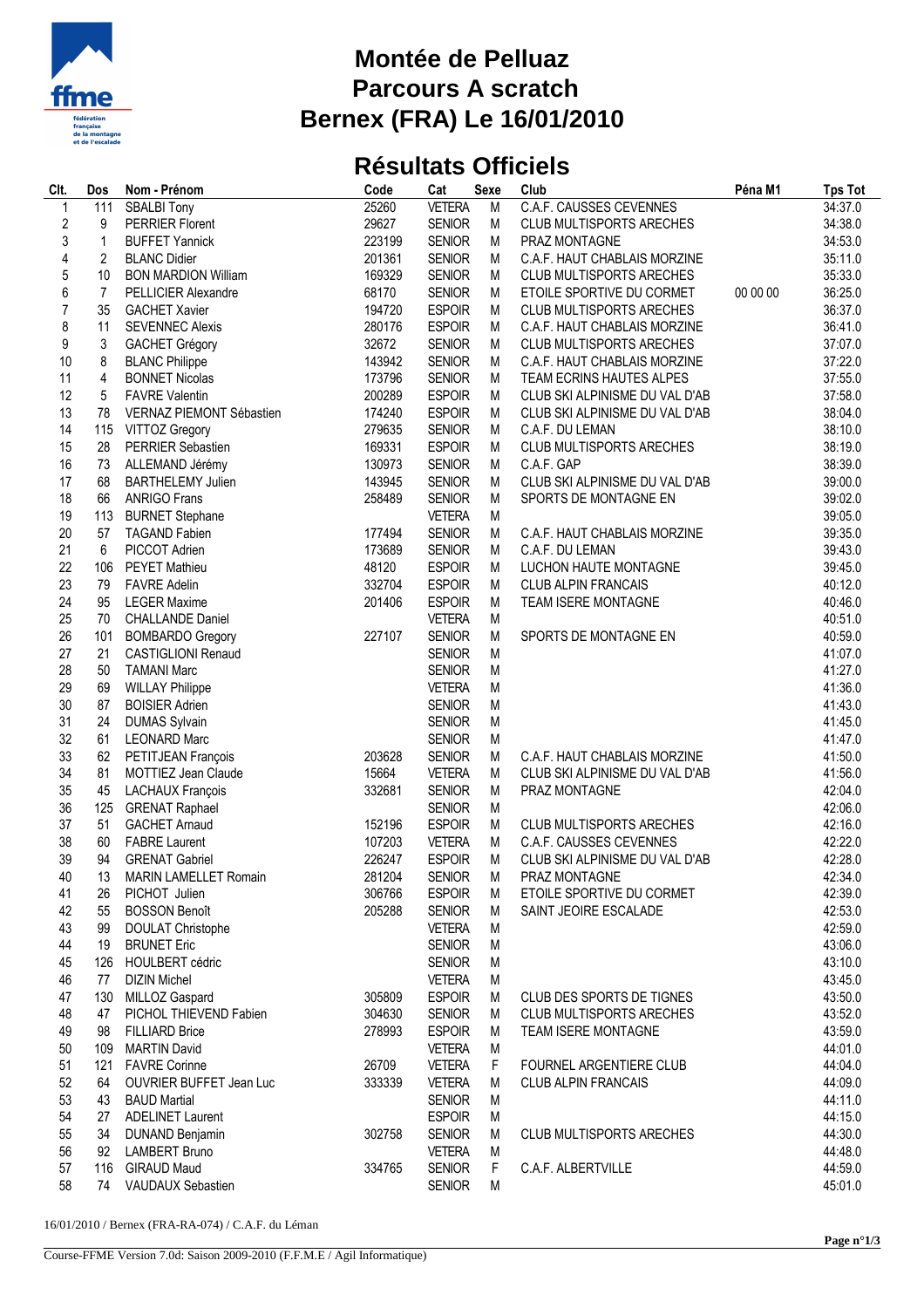| .cit            | Dos      | Nom - Prénom                                | Code             | Cat                            | <b>Sexe</b> | Club                                           | Péna M1  | <b>Tps Tot</b>     |  |
|-----------------|----------|---------------------------------------------|------------------|--------------------------------|-------------|------------------------------------------------|----------|--------------------|--|
| 59              | 20       | <b>MOTTIEZ Guillaume</b>                    | 200130           | <b>ESPOIR</b>                  | M           | CLUB SKI ALPINISME DU VAL D'AB                 |          | 45:31.0            |  |
| 60              | 119      | LATHURAZ Véronique                          | 23937            | <b>VETERA</b>                  | F           | C.A.F. ALBERTVILLE                             |          | 45:34.0            |  |
| 61              | 12       | <b>FAVRE</b> Sandrine                       | 279029           | <b>ESPOIR</b>                  | F           | CLUB SKI ALPINISME DU VAL D'AB                 |          | 45:56.0            |  |
| 62              | 120      | JUILLAGUET Catherine                        | 231163           | <b>VETERA</b>                  | F           | CLUB SKI ALPINISME DU VAL D'AB                 |          | 46:09.0            |  |
| 63              | 90       | <b>BUFFET Sylvain</b>                       |                  | <b>SENIOR</b>                  | M           |                                                |          | 46:15.0            |  |
| 64              | 52       | <b>PASTEUR Eric</b>                         |                  | <b>VETERA</b>                  | M           |                                                |          | 46:20.0            |  |
| 65              | 16       | <b>DUCREST Blandine</b>                     | 225753           | <b>SENIOR</b>                  | F           | <b>CLUB MULTISPORTS ARECHES</b>                |          | 46:31.0            |  |
| 66              | 17       | <b>BESSON Richard</b>                       |                  | <b>SENIOR</b>                  | M           |                                                |          | 46:40.0            |  |
| 67              | 67       | <b>RICHARD Franck</b>                       | 176851           | <b>VETERA</b>                  | М           | C.A.F. HAUT CHABLAIS MORZINE                   |          | 46:41.0            |  |
| 68              | 82       | <b>PREMAT Yves</b>                          |                  | <b>VETERA</b>                  | М           |                                                |          | 46:49.0            |  |
| 69              | 32       | <b>VIOLLET Benoit</b>                       |                  | <b>SENIOR</b>                  | M           |                                                |          | 46:53.0            |  |
| 70              | 39       | <b>BLANC Pierre</b>                         | 328386           | <b>SENIOR</b>                  | М           | LIORAN SKI ALPINISME - JUST A                  |          | 46:57.0            |  |
| 71              | 48       | MOLLIERE Paul                               | 109940           | <b>VETERA</b>                  | М           | <b>CLUB MULTISPORTS ARECHES</b>                |          | 47:23.0            |  |
| 71              | 46       | <b>VIGNES Pierre</b>                        | 175665           | <b>SENIOR</b>                  | М           | <b>ALTITOY</b>                                 |          | 47:23.0            |  |
| 73              | 88       | <b>GUESDON Jean Marc</b>                    |                  | <b>VETERA</b>                  | M           |                                                |          | 47:28.0            |  |
| 74              | 93       | SERAMOUR Rémy                               | 153364           | <b>VETERA</b>                  | М           | CAF SALLANCHES                                 |          | 47:45.0            |  |
| 75              | 30       | <b>BERNARD Laurent</b>                      | 333663           | <b>VETERA</b>                  | M           | <b>CLUB ALPIN FRANCAIS</b>                     |          | 47:53.0            |  |
| 76              | 83       | <b>GAUMONT Yann</b>                         |                  | <b>SENIOR</b>                  | М           |                                                |          | 48:01.0            |  |
| 77              | 84       | <b>ALTHAPE Patricia</b>                     | 248700           | <b>SENIOR</b>                  | F           | CAUTERETS SKI-ALPINISME                        |          | 48:18.0            |  |
| 78              | 80       | MALLINJOUD Philippe                         | 332218           | <b>VETERA</b>                  | M           | SAINT JEOIRE ESCALADE                          |          | 48:19.0            |  |
| 79              | 76       | <b>MOLLARET Bruno</b>                       |                  | <b>VETERA</b>                  | M           |                                                |          | 49:00.0            |  |
| 80              | 33       | <b>MIR Eric</b>                             | 154370           | <b>SENIOR</b>                  | М           | SAINT LARY AURE MONTAGNE                       |          | 49:03.0            |  |
| 81<br>82        | 40<br>31 | <b>MICHAUD Olivier</b>                      | 203829           | <b>SENIOR</b>                  | М           | C.A.F. HAUT CHABLAIS MORZINE                   |          | 49:08.0            |  |
|                 |          | LE VAILLANT Johann                          |                  | <b>SENIOR</b>                  | M           |                                                |          | 49:13.0            |  |
| 83<br>84        | 29       | <b>CASTIGLIONI Benoit</b>                   |                  | <b>VETERA</b>                  | M           |                                                |          | 49:19.0<br>49:24.0 |  |
| 85              | 25       | 102 WOZNICA Julien                          | 333013           | <b>SENIOR</b>                  | M           | <b>CLUB DES SPORTS CHAMONIX</b>                |          |                    |  |
| 86              | 105      | <b>FABRE Valentine</b><br><b>CAMUS Theo</b> | 201805<br>224808 | <b>SENIOR</b><br><b>ESPOIR</b> | F<br>М      | C.A.F. CAUSSES CEVENNES<br>TEAM ISERE MONTAGNE | 00 00 00 | 49:30.0<br>49:35.0 |  |
| 87              | 129      | VITTOZ Romain                               |                  | <b>SENIOR</b>                  | M           |                                                |          | 49:41.0            |  |
| 88              | 59       | <b>COLLOUD Yves</b>                         |                  | <b>VETERA</b>                  | М           |                                                | 00 00 00 | 49:52.0            |  |
| 89              | 65       | <b>BOSSON Jean Louis</b>                    | 130791           | <b>SENIOR</b>                  | М           | SAINT JEOIRE ESCALADE                          | 00 00 00 | 49:53.0            |  |
| 90              | 107      | MAZAN Frédéric                              |                  | <b>SENIOR</b>                  | M           |                                                |          | 50:00.0            |  |
| 91              | 85       | <b>BALLU Jerome</b>                         |                  | <b>SENIOR</b>                  | M           |                                                |          | 50:59.0            |  |
| 92              | 103      | <b>RICHARD Fabrice</b>                      |                  | <b>SENIOR</b>                  | M           |                                                |          | 51:30.0            |  |
| 93              | 112      | <b>BIDAL Alain</b>                          |                  | <b>VETERA</b>                  | М           |                                                |          | 51:32.0            |  |
| 94              | 114      | <b>ROUCHY Elise</b>                         | 181652           | <b>SENIOR</b>                  | F           | CLUB MULTISPORTS ARECHES                       |          | 51:42.0            |  |
| 95              | 58       | <b>MARTIN Eric</b>                          | 333454           | <b>VETERA</b>                  | М           | <b>CLUB ALPIN FRANCAIS</b>                     | 00 00 00 | 52:07.0            |  |
| 96              | 54       | <b>COTE Thierry</b>                         |                  | <b>VETERA</b>                  | M           |                                                |          | 52:15.0            |  |
| 97              |          | 104 FILLON Véronique                        |                  | <b>VETERA</b>                  | F           |                                                |          | 52:25.0            |  |
| 97              | 14       | <b>BONNEVIE Danièle</b>                     |                  | <b>VETERA</b>                  | $\mathsf F$ |                                                |          | 52:25.0            |  |
| 99              | 42       | <b>MORAND Gérard</b>                        | 227581           | <b>VETERA</b>                  | M           | PRAZ MONTAGNE                                  |          | 53:01.0            |  |
| 100             | 110      | <b>TAVERNIER Gilbert</b>                    |                  | <b>VETERA</b>                  | M           |                                                | 00 00 00 | 53:12.0            |  |
| 101             | 53       | <b>TRINCAT Francis</b>                      |                  | <b>VETERA</b>                  | M           |                                                | 00 00 00 | 53:32.0            |  |
| 102             | 56       | LAUNAY Stéphane                             |                  | <b>VETERA</b>                  | M           |                                                | 00 00 00 | 53:44.0            |  |
| 103             | 36       | PEGOUD Carole                               |                  | <b>SENIOR</b>                  | F           |                                                | 00 00 00 | 54:37.0            |  |
| 104             | 23       | SCHWITZGUEBEL René                          | 327752           | <b>VETERA</b>                  | M           | Licence HORS CLUB                              | 00 00 00 | 55:05.0            |  |
| 105             | 72       | <b>FERREUX Coralie</b>                      |                  | <b>ESPOIR</b>                  | $\mathsf F$ |                                                |          | 55:17.0            |  |
| 106             | 128      | COTTET PUINEL Jean François                 |                  | <b>VETERA</b>                  | M           |                                                |          | 56:19.0            |  |
| 107             | 127      | <b>DIEST Carole</b>                         |                  | <b>VETERA</b>                  | F           |                                                |          | 56:30.0            |  |
| 108             | 71       | <b>GERMAIN Jean Claude</b>                  |                  | <b>SENIOR</b>                  | M           |                                                |          | 57:42.0            |  |
| 109             | 118      | <b>LANVERS Serge</b>                        |                  | <b>VETERA</b>                  | M           |                                                | 00 00 00 | 59:25.0            |  |
| 110             | 117      | <b>REY Elie</b>                             |                  | <b>SENIOR</b>                  | M           |                                                | 00 00 00 | 1h00:12.0          |  |
| 111             | 100      | MOREL CHEVILLET Didier                      |                  | <b>SENIOR</b>                  | M           |                                                |          | 1h01:43.0          |  |
| 112             | 91       | <b>RAULIN Thibaud</b>                       |                  | <b>ESPOIR</b>                  | M           |                                                |          | 1h02:42.0          |  |
| 113             | 41       | PETETIN Jean Louis                          |                  | <b>VETERA</b>                  | M           |                                                |          | 1h04:29.0          |  |
| 114             | 22       | PLASSAT Stephane                            |                  | <b>VETERA</b>                  | M           |                                                |          | 1h05:42.0          |  |
| 115             | 89       | <b>LOHMANN Régis</b>                        |                  | <b>VETERA</b>                  | M           |                                                |          | 1h12:08.0          |  |
| 115             | 86       | <b>GROS Céline</b>                          |                  | <b>SENIOR</b>                  | F           |                                                |          | 1h12:08.0          |  |
| 117             | 15       | RUCHONNET Sébastien                         |                  | <b>SENIOR</b>                  | M           |                                                | 00 00 00 | 1h21:12.0          |  |
| <b>ABANDONS</b> |          |                                             |                  |                                |             |                                                |          |                    |  |
|                 |          | 124 GILLET Alain                            |                  | <b>SENIOR</b>                  | M           |                                                |          | Abd                |  |
|                 | 49       | <b>BLANC Steven</b>                         | 253946           | <b>SENIOR</b>                  | М           | <b>CLUB MULTISPORTS ARECHES</b>                |          | Abd                |  |
| <b>ABSENTS</b>  |          |                                             |                  |                                |             |                                                |          |                    |  |
|                 |          |                                             |                  |                                |             |                                                |          |                    |  |
|                 | 97       | PIAZZA Sylvain                              |                  | <b>SENIOR</b>                  | M           |                                                |          | Abs                |  |
|                 | 75       | PREMAT Guy                                  |                  | <b>VETERA</b>                  | M           |                                                |          | Abs                |  |

16/01/2010 / Bernex (FRA-RA-074) / C.A.F. du Léman

 $\triangleright$